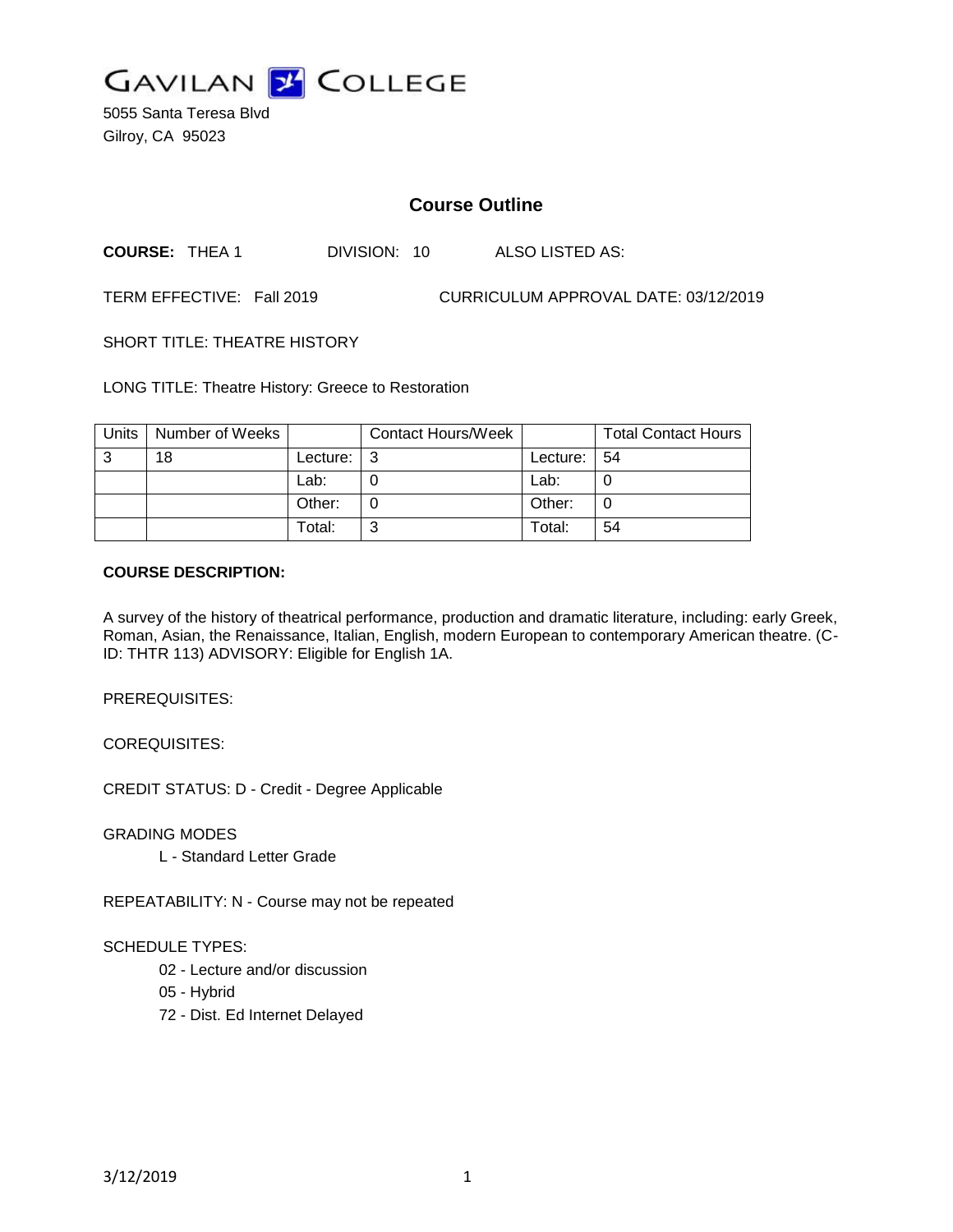## **STUDENT LEARNING OUTCOMES:**

1. Critique and evaluate the historical, social and philosophical environments in which theatre exists. Measure: Class discussion, essays, exams PLO: 1,2,4 ILO: 1,3,5 GE-LO: C1, C2 Year assessed or anticipated year of assessment: 2012

2. Outline the historical Development of Theatre from Greeks through 17th Century. Measure: Exam/Essay PLO: 1,4 ILO: 2,3,7 GE-LO: C1, C5 Year assessed or anticipated year of assessment: 2012

3. Compile evidence illustrating how the relationship between audience and theatre Artists has changed over time.

Measure: class discussion, quizzes, presentation

PLO: 1,2,4 ILO: 1,4,5

GE-LO:

Year assessed or anticipated year of assessment: 2015

4. Analyze the role of Theatre Arts and its relationship to other parts of society. Measure: Written exams, Discussion PLO: 1,4, ILO: 1,2,5,6 GE-LO: c3,c4,c7 Year assessed or anticipated year of assessment: 2015

5. As a theatre Patron analyze and critique dramatic Literature and performance. Measure: Class discussion, written critiques PLO: 4 ILO: 1,2,5 GE-LO: C2, C6 Year assessed or anticipated year of assessment: 2015

6. Compare, contrast and analyze the world view presented by the playwright in each play. Measure: Class discussion, exams. PLO: 3,4 ILO: 1,2,5 GE-LO: C2,C3,C4 Year assessed or anticipated year of assessment: 2015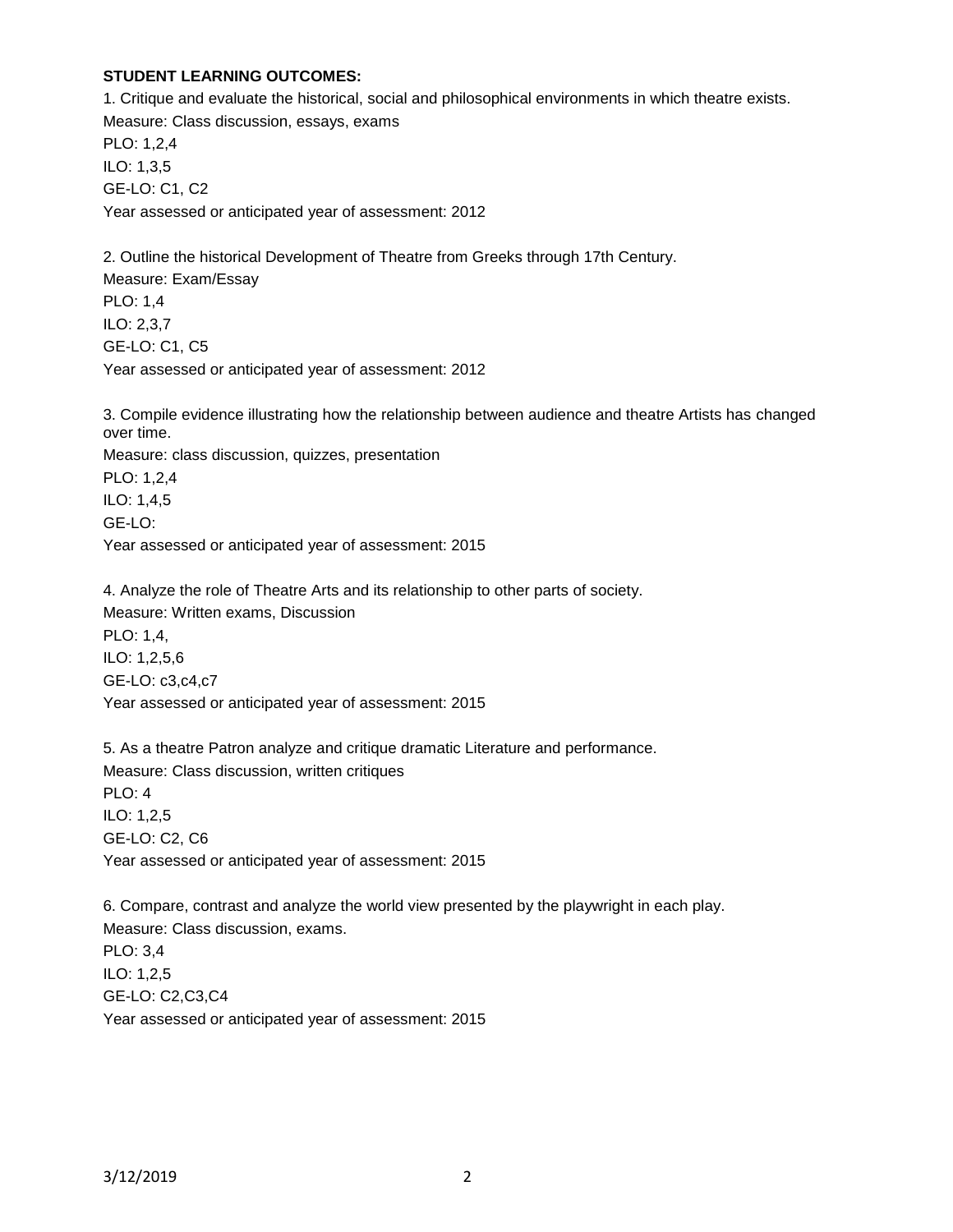7. Practice critical thinking and communication skills such as listening, reasoning, analysis and criticism when reading or viewing plays.

Measure: Discussion, critiques, exams PLO: 2,4 ILO: 1,4 GE-LO: C1,C2, C6 Year assessed or anticipated year of assessment: 2015

Program Learning Outcomes:

1. Describe significant movements or genres in theatre History, and to elaborate on their cultural and social significance.

2. Work effectively in a team, having developed collaborative and teamwork skills through class exercises, assignments and performances.

3. Discuss and critique theatrical performances, articulating the playwrights view and director's interpretation.

CULTURAL DIVERSITY:

This course meets the cultural diversity requirement.

# **CONTENT, STUDENT PERFORMANCE OBJECTIVES, OUT-OF-CLASS ASSIGNMENTS**

Curriculum Approval Date: 03/12/2019

6 Hours

Content: I. Orientation. Theatre as an Art Form. Theatre as Communication. Critiquing Live Theatrical Performances. The Elements of theater. The Poetics by Aristotle.

-- Theatrical origins and early traditions. Explanation of methodology and theoretical approach to varying histories.

Student Performance Objectives: Demonstrate an understanding and comprehension of Aristotle's poetics. State the standards of an excellent critique of a theatrical performance.

6 Hours

Content: II. The Theatre of Ancient Greece. Background: The Golden Age of Greece - The Fifth Century BCE. Theatrical Space and Conventions. Origins of theatre and drama.

-- The classic theatre: Origins of theatrical traditions of Ancient Greek and Roman theatre, analysis of texts, development of the theatrical space, cultural development of specific theatrical practices.

Student Performance Objectives: Define tragedy and analyze plot development. Utilize basic theatre vocabulary.

Quiz I

6 Hours

Content: III. Greek Comedy. The Greek Old Comedy and Satyr.

Student Performance Objectives: Discuss Greek comedy. Analyze Lysistrata by Aristophanes and the Cyclops.

6 Hours

Content: IV Roman Theatre and entertainments.

-- The classic theatre: Origins of theatrical traditions of Ancient Greek and Roman theatre, analysis of texts, development of the theatrical space, cultural development of specific theatrical practices.

View: "A Funny thing happened on the way to the Forum".

Student Performance Objectives: Write a report on the treatment and portrayal of women during this period in history. Compare and contrast with today's portrayals.

Quiz II

6 Hours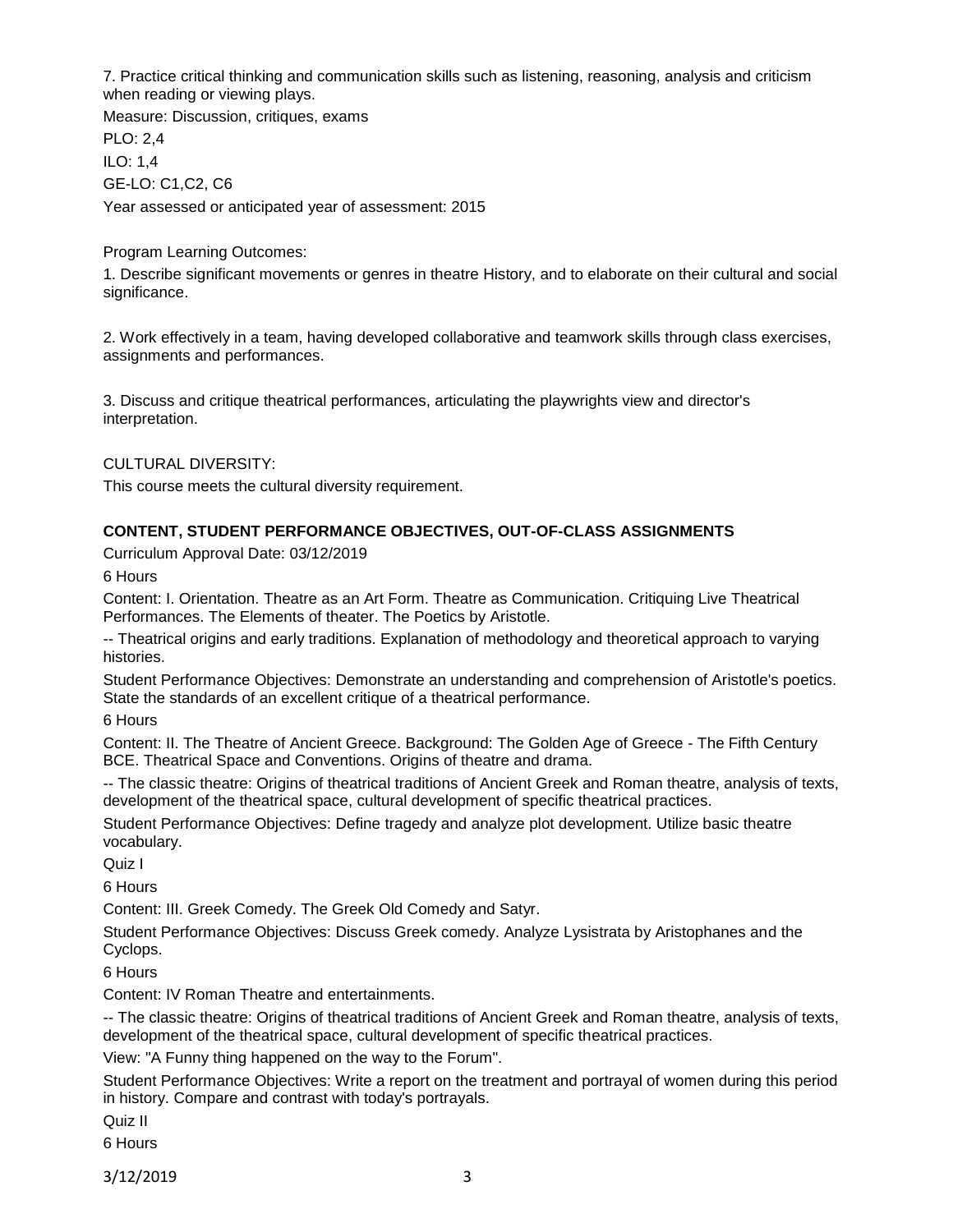Content: IV. Medieval and Liturgical (Church) drama.

Background: The Middle Ages: Mystery, Miracle & Morality plays. Pageant Wagon and Mansions as Staging devices.

-- The Medieval theatre: Theatrical traditions of Medieval Europe, analysis of texts, development of the theatrical space, cultural development of specific theatrical practices.

View: "The York Mystery Plays".

Student Performance Objectives: Read and analyze several York plays. Write an essay discussing his/her personal reaction to viewing the documentary of this production.

MIDTERM

6 Hours

Content: V. Early Asian Theater

Background: India, China, Japan: Banruku, Noh and Kabuki

-- The Asian theatre: Origins of theatrical traditions of Japan, China, and South Asia, analysis of texts, development of the theatrical space, cultural development of specific theatrical practices.

Student Performance Objectives: View and respond to a video of Asian Theatre practices and performance. Write an essay discussing the influence of Asian theatrical elements in contemporary theatre and film. 9 Hours

Content: VI. The Renaissance

Italy: Opera, Popular entertainment and Commedia Dell'Arte. England: Shakespeare and Marlowe. Theatrical Spaces in the Renaissance.

-- The Renaissance theatre: Theatrical traditions of the Renaissance and early Humanism (including Shakespeare), analysis of texts, development of the theatrical space, cultural development of specific theatrical practices.

-- The Restoration theatre: Theatrical traditions of seventeenth and eighteenth century England, analysis of texts, development of the theatrical space, cultural development of specific theatrical practices.

Present Commedia Scenario.

Student Performance Objectives: Analyze Othello by William Shakespeare and Dr. Faustus by Marlowe. Present an oral/group report on the play. Incorporate research and critical thinking skills into the oral presentation.

7 Hours

Content: VII. France Neoclassic Theatre. Moliere: Tartuffe; Racine: Medea, Hippolyte

-- The Neo-Classic theatre: Theatrical traditions of seventeenth century France, analysis of texts, development of the theatrical space, cultural development of specific theatrical practices.

Discussion: Racine vs. Seneca's telling of the Medea legend: What does it say about the differences in the two cultures/periods and their view of women?

Student Performance Objectives: Research and discuss: plot, characters, theme and significance in theatrical history. Discuss Racine vs. Seneca's telling of the Medea legend. State what it says about the differences in the two cultures/periods and their view of women.

Review for final.

2 Hours

### **METHODS OF INSTRUCTION:**

Lecture, demonstration, class discussion. Experiential learning through reading and acting out scenes from play read in class. Viewing of live theatrical performances, in addition to appropriate video, films and taped programs. Students will participate in collaborative group projects and present oral reports on plays read and/or viewed during the semester.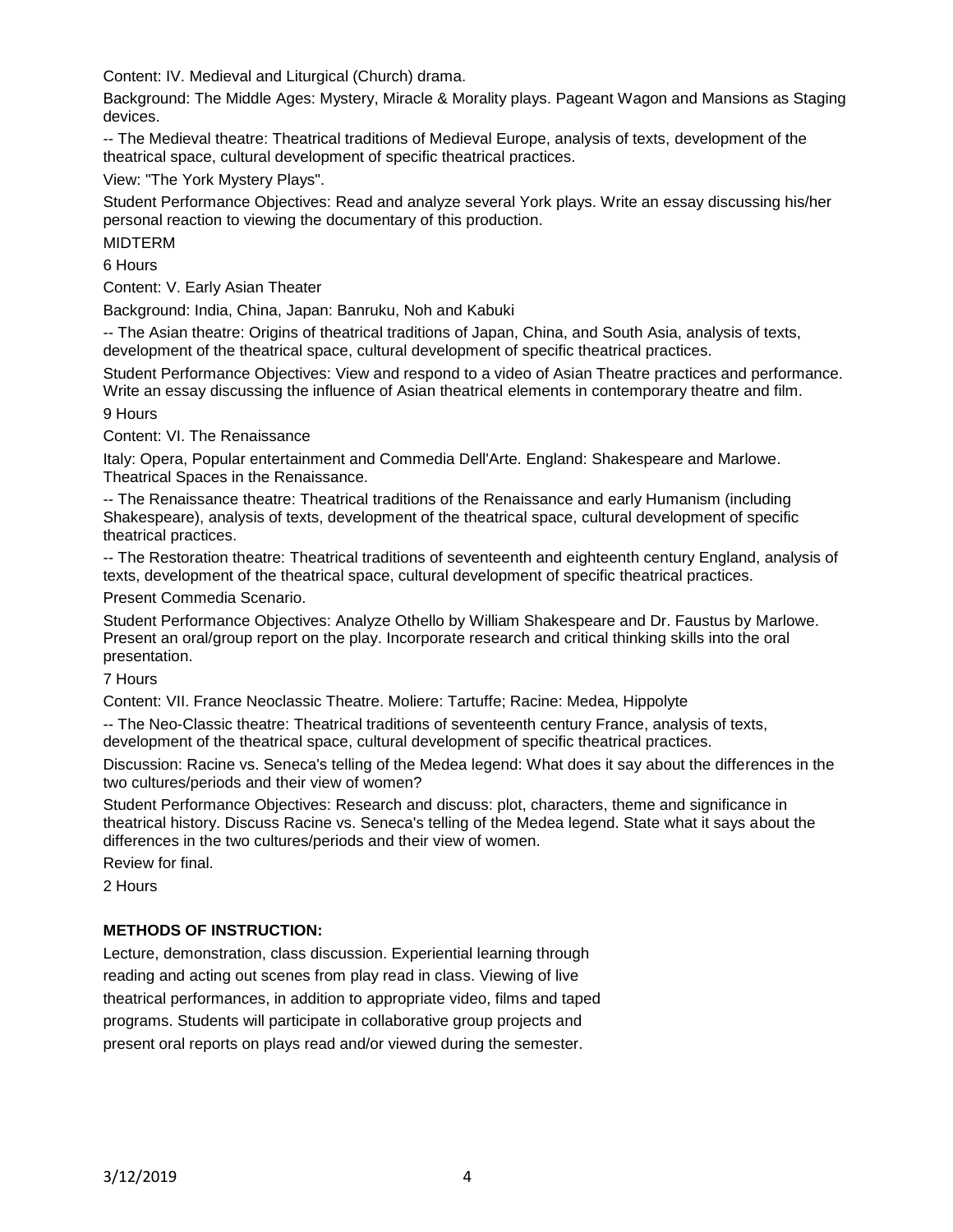## **OUT OF CLASS ASSIGNMENTS:**

Required Outside Hours: 12

Assignment Description: Assignments: Read Introduction + Aristotle's Poetic

Group Project: What is the purpose of theatre in today's society?

Required Outside Hours: 12

Assignment Description: Assignments: Read Chapter 1, plus Oedipus Rex, Medea

Debate: The purpose of theatre in Greek Society.

Write: Consider the role of women in life and the theatre during this period.

Group project: Performing in the chorus.

Required Outside Hours: 12

Assignment Description: Assignments: Read and Analyze: Lysistrata by Aristophanes, and The Cyclops.

Required Outside Hours: 12

Assignment Description: Read and analyze Menachmi by Plautus, Pheadre by Seneca.

Write a report on the treatment and portrayal of women during this period in history. Compare and contrast with today's portrayals.

Required Outside Hours: 12

Assignment Description: Assignments: Read and analyze: Several York plays including "The Fall of Man", Wakefield Masters' 2nd Shepard's Pageant, and Everyman

Write an essay discussing his/her personal reaction to viewing the documentary of this production.

Required Outside Hours: 12

Assignment Description: Assignments: View and respond to a video of Asian Theatre practices and performance.

Read Chapter 4. Read 2 play texts.

The student will write an essay discussing the influence of Asian theatrical elements in contemporary theatre and film.

Required Outside Hours: 18

Assignment Description: Read and analyze Othello by William Shakespeare, and Dr. Faustus by Marlowe.

Present and oral/group report on the play including but not limited to: Plot, character and significance in theatre history.

Required Outside Hours: 18

Assignment Description: Assignment: Group collaborative report on the period: select from plays for discussion.

Research and discuss: plot, characters, theme and significance in theatrical history.

### **METHODS OF EVALUATION:**

Writing assignments Percent of total grade: 40.00 % Percent range of total grade: 30% to 50% Written Homework, Reading Reports, Essay Exams, Other: Research Project Problem-solving assignments Percent of total grade: 10.00 % Percent range of total grade: 10% to 20% Quizzes, Exams Skill demonstrations Percent of total grade: 20.00 % Percent range of total grade: 10% to 20% Class Performance/s Objective examinations Percent of total grade: 30.00 %